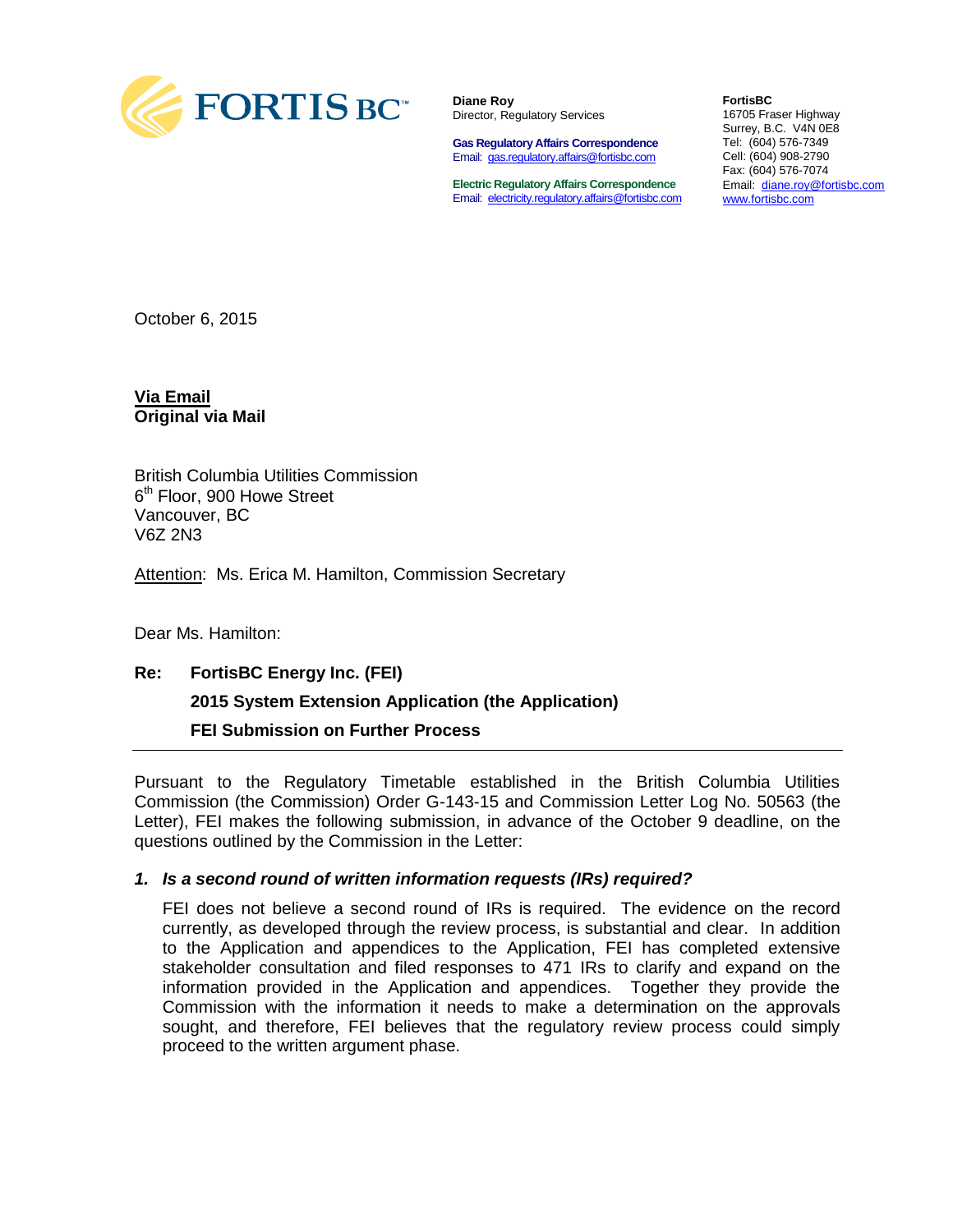

### *2. Considering the Commission's Streamlined Review Process Policy, Guidelines and Procedures, is a Streamlined Review Process (SRP) appropriate?*

If the Commission determines that further process is required, FEI believes that holding an SRP will be the most appropriate way to complete the regulatory review for the following reasons:

- The Application does not involve particularly contentious issues. The Application is limited in scope in that it does not seek to change the fundamental structure of the existing Main Extension Test or the Service Line Cost Allowance. FEI has applied for certain updates to the Test and proposed a reporting structure that will reflect and achieve the Commission's intent, "to determine if the aggregate PI thresholds need to be adjusted on a go forward basis in order to achieve the aggregate PI of 1.1", as stated in the 2007 Decision.<sup>1</sup> The IRs covered technical, regulatory, and legal questions; and in FEI's view, the responses to these questions provide sufficient clarification and further information that will likely resolve most, if not all, of the issues raised during the review process. FEI believes that if there are any remaining concerns or issues, those can be most effectively dealt with at an SRP, which allows for two-way dialogue among the parties.
- The Application does not pose policy issues about which there is no established Commission precedent. The Application follows system extension policies and guidelines established from previous Commission decisions. Although there were IRs about whether the proposed updates to the Test continue to follow the Commission's guidelines, the Application does not pose, or tend to establish, broader or new policy issues. Indeed, FEI has decided to leave certain policy issues, such as expansion of natural gas to off-system communities, outside this Application.
- Ten parties are registered to intervene, nine of which have previously participated in the stakeholder consultation and three of which have asked IRs. Most potential participants will have a good foundation to understand the issues and can participate in an SRP effectively.
- In section 1.2 of the Application, FEI recommended an SRP following IRs. The reasons stated in the Application continue to support an SRP.

#### *3. If an SRP were held, indicate whether you plan to attend and, if so, provide dates in late October and early November that you are available.*

FEI is available for and proposes a range of dates including October 27, 28, 29 or 30 or November 5 or 6 for an SRP, should the Commission determine one to be necessary.

 <sup>1</sup> Order G-152-07 and accompanying Decision on the System Extension and Customer Connection Policy Review Application (2007 Decision), at pages 36-37.